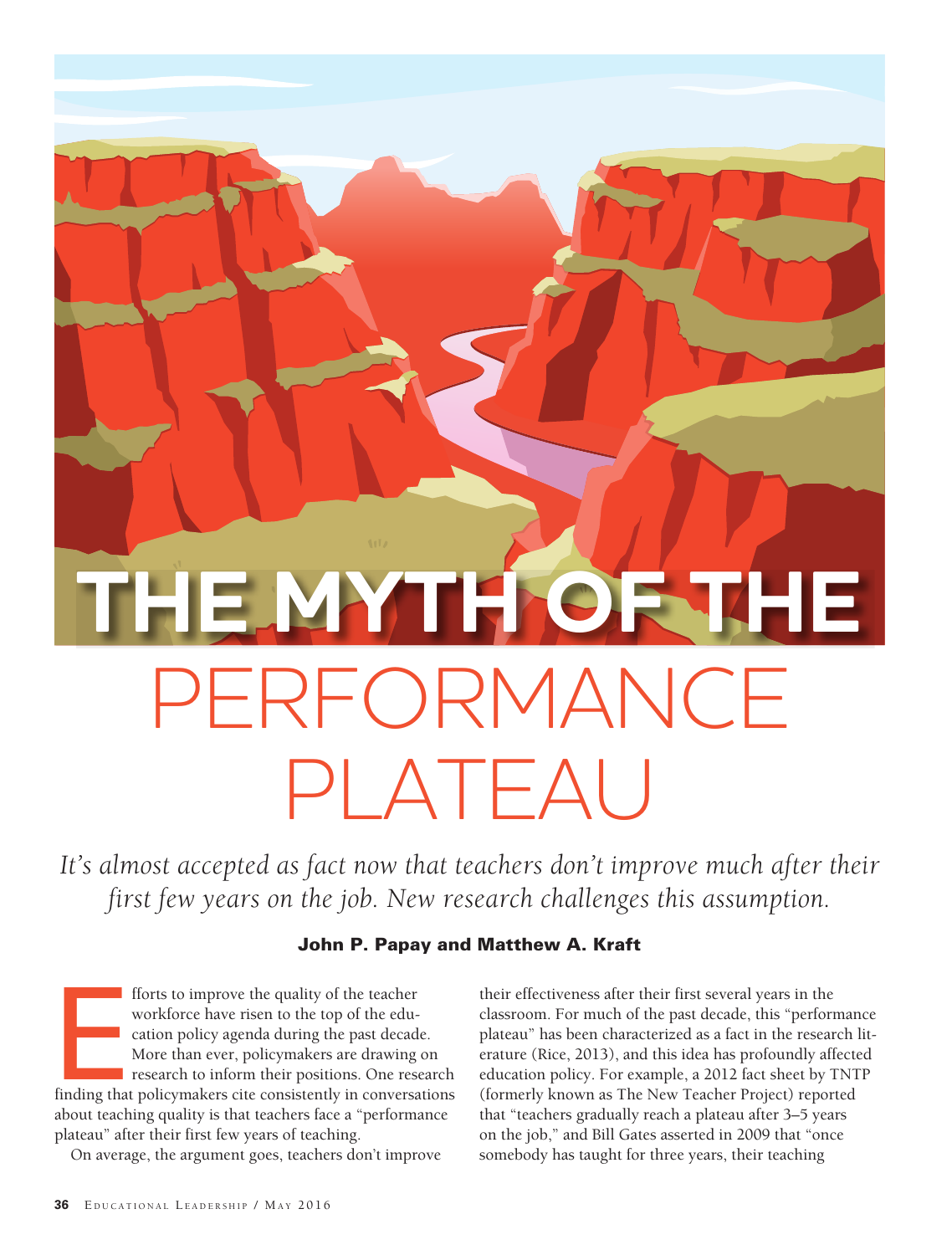

#### **FIGURE 1. Estimated Returns in Student Achievement to Years of Teaching Experience (in Mathematics)**

The graph shows the estimated effectiveness, in terms of contributions to student test scores, for teachers as they gain experience. For example, we estimate that students of a teacher with 10 years of experience would score 0.10 higher standard deviation (SD) on the state test than they would have scored when that teacher was a novice.

*Source:* This image was published in the *Journal of Public Economics, 130,* J. P. Papay and M. A. Kraft, "Productivity Returns to Experience in the Teacher Labor Market," pp.105–119. Copyright © 2015 Elsevier. Adapted with permission.

quality does not change thereafter."

But new research, including our own, not only calls this conclusion into question, but also suggests that teachers can continue to improve substantially after the first five years. Using 10 years of data from a large urban U.S. school district and looking at how teachers' contributions to student standardized test scores changed as they gained experience, we found evidence that teachers do continue to improve over the course of their careers (Papay & Kraft, 2015).

In Figure 1, we present the estimated returns (in student achievement) to years of experience for mathematics teachers in our sample. As is common with nearly all professions, teachers improved most rapidly in their first few years on the job. However, our estimates showed teachers continuing to improve, at least in their ability to raise student test scores, well beyond these initial years. In fact, estimates suggest that 35 percent of a teacher's career improvement happens after year 10.

These results have resonated with many teachers and school leaders, who report anecdotally that teachers continue to refine their practice and invest in improvement well into their careers. At a minimum, our evidence shows that the question of how much teachers improve after the first few years of teaching isn't settled.

We also found, however, that teachers vary a great deal in how much they improve over time. Some teachers do plateau, whereas others continue to improve. And teachers in some schools improve at greater rates than others. Thus, schools appear to play an important role in promoting or constraining a teacher's professional growth. These findings challenge the common characterization of "teacher quality" as a fixed characteristic of an individual teacher. We believe policymakers need to change this fixed characterization so we can focus our efforts on learning how teachers improve over time and what role the school plays in supporting improvement.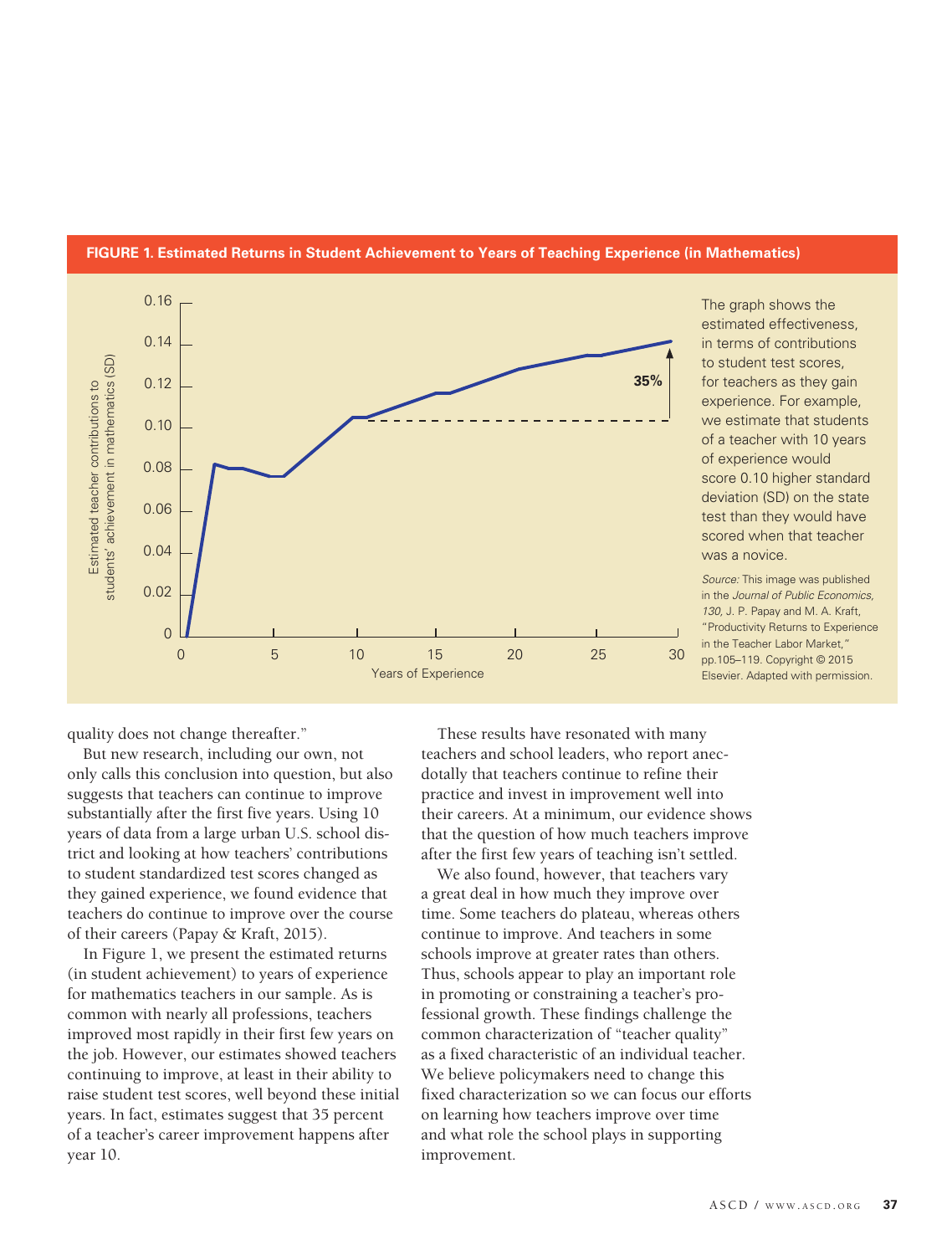#### **It's Complicated**

The question of how teachers improve over the course of their careers is difficult to study quantitatively. Our results are different from those commonly cited in the policy arena for two main reasons. First, our estimates compared teachers who were 10-year veterans in 2015 to *themselves* as novices in 2005—not to different novice teachers in 2015. We call this focus on how individual teachers improve over time the "withinteacher returns to experience." Comparing cohorts of teachers to one another, as some studies have done, answers a different question.

Second, to compare how teacher effectiveness changes as teachers gain experience, researchers

## Our estimate showed **teachers continuing to improve,** at least in their ability to raise student test scores, **well beyond these initial years.**

must rely on one of several different assumptions. Not surprisingly, which assumption they choose matters. We analyzed our data set in different ways, using several different assumptions, and found the same general pattern: teachers improved throughout their careers in the district we studied. Our results mirror those of several other recent studies (for example, Harris & Sass, 2011; Ladd & Sorenson, in press) and reflect a growing body of research that provides examples of ways schools are promoting veteran teachers' effectiveness.

Our findings don't cover all aspects of teachers' effectiveness, of course. They focus on one narrow slice of teachers' work in schools—their ability to raise student test scores in mathematics and reading. Studies show that teachers also affect a range of nontested student outcomes, such as attendance, self-efficacy, and perseverance (Blazar & Kraft, 2015; Gershenson, 2016), and that those teachers who demonstrate a strong ability to raise student achievement on tests aren't necessarily the ones who best develop students' academic behaviors and mindsets.

Veteran teachers' impact also extends beyond their students. Experienced teachers can mentor colleagues, maintain institutional knowledge, serve in teacher leadership roles, and support a strong professional environment.

#### **How Can Schools Promote Teacher Improvement?**

Although how teachers improve on average is an interesting academic question, the more practical question is, What conditions support continued teacher development? In a recent study, we found that teachers working in schools with strong professional environments improved much more than teachers in schools with weak professional environments (Kraft & Papay, 2014).We used six measures drawn from teacher surveys to characterize the professional environment: consistent order and discipline, opportunities for peer collaboration, supportive principal leadership, effective professional development, a school culture characterized by trust, and a fair teacher evaluation process providing meaningful feedback.

As Figure 2 shows, teachers in schools with relatively supportive work environments (the top line) improved at much greater rates than did their peers in schools with relatively unsupportive environments (the bottom line). These differences are substantial. They suggest that a given teacher will be 39 percent more effective by year 10 if he or she works in a supportive school than if he or she works in a less supportive one. Strong work environments create better learning opportunities for everyone.

#### **Promising Levers**

If teachers improve more in broadly supportive work environments, we need to consider what specific policies and practices schools should adopt to support and promote teacher development. Although attempting to identify any silver bullet is a fool's errand, rigorous studies have identified several promising approaches.

#### *Peer Collaboration*

Evidence suggests that veteran teachers can become better teachers if they work in schools with effective systems of peer collaboration. A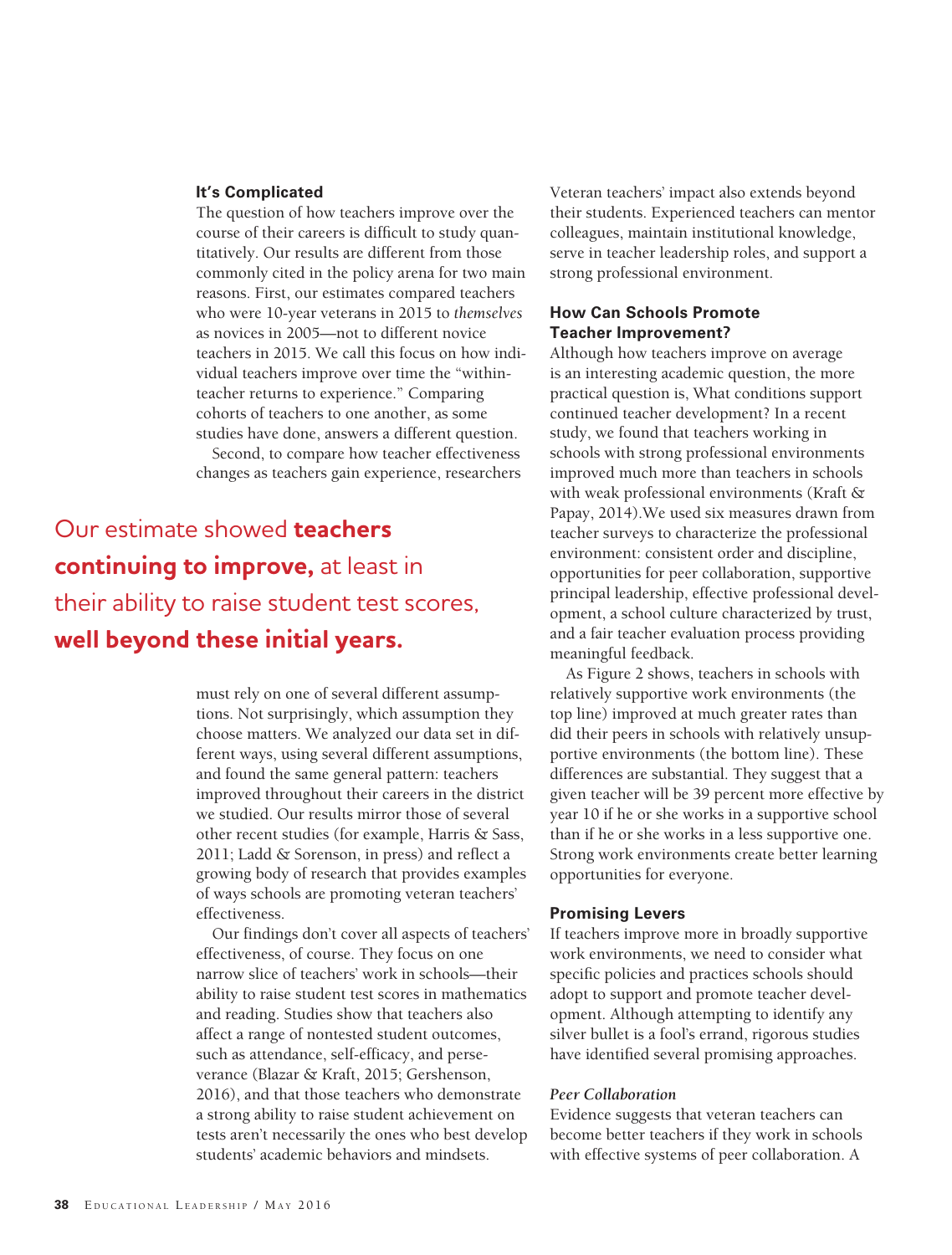



study by researchers from the University of Michigan and Vanderbilt University showed that teachers in Miami-Dade County Public Schools in Florida improved at substantially faster rates in schools where strong collaboration took place through instructional teams (Ronfeldt et al., 2015). This study builds on a body of literature showing that teachers who work with more effective colleagues improve more (Jackson & Bruegmann, 2009).

#### *Teacher Evaluation*

In the past decade, many states and school districts have reformed their teacher evaluation systems to hold teachers more accountable for their performance and to provide more detailed feedback. These systems hold tremendous promise for supporting teacher development as long as they provide teachers with detailed

# **Schools** appear to **play an important role in** promoting or constraining **a teacher's professional growth.**

feedback about how to improve their classroom practices. For example, Taylor and Tyler (2012) showed that experienced teachers who participated in a rigorous teacher evaluation system in Cincinnati, Ohio, improved their classroom effectiveness, not only in the year they were evaluated, but also in future years. Steinberg and Sartain's (2015) analysis of one pilot evaluation system documented significant improvements in teachers' ability to improve reading achievement—when

**GREEN** = Strong professional environment, 75th percentile

**RED** = Average professional environment

**BLUE** = Weak professional environment, 25th percentile

The graph shows the estimated effectiveness, in terms of contributions to student test scores, for teachers as they gain experience in schools with more or less supportive work environments.

*Source:* From "Can Professional Environments in Schools Promote Teacher Development? Explaining Heterogeneity in Returns to Teaching Experience," by M. A. Kraft and J. P. Papay, 2014, in *Educational Evaluation and Policy Analysis* (December).

principals received substantial training and support as they carried out cycles of teacher observation followed by feedback.

Another model is Peer Assistance and Review (PAR) programs, which exist in a few dozen school systems across the country and have proven effective at improving the instructional skills of low-performing veteran teachers (Papay & Johnson, 2012). In this model, expert consulting teachers provide intensive support and conduct high-stakes evaluations for lowperforming experienced teachers and novices.

#### *Tailored On-the-Job Training*

In recent years, "teacher professional development" has been disparaged. Many reports have noted the mismatch between the huge sums of money spent on such programs and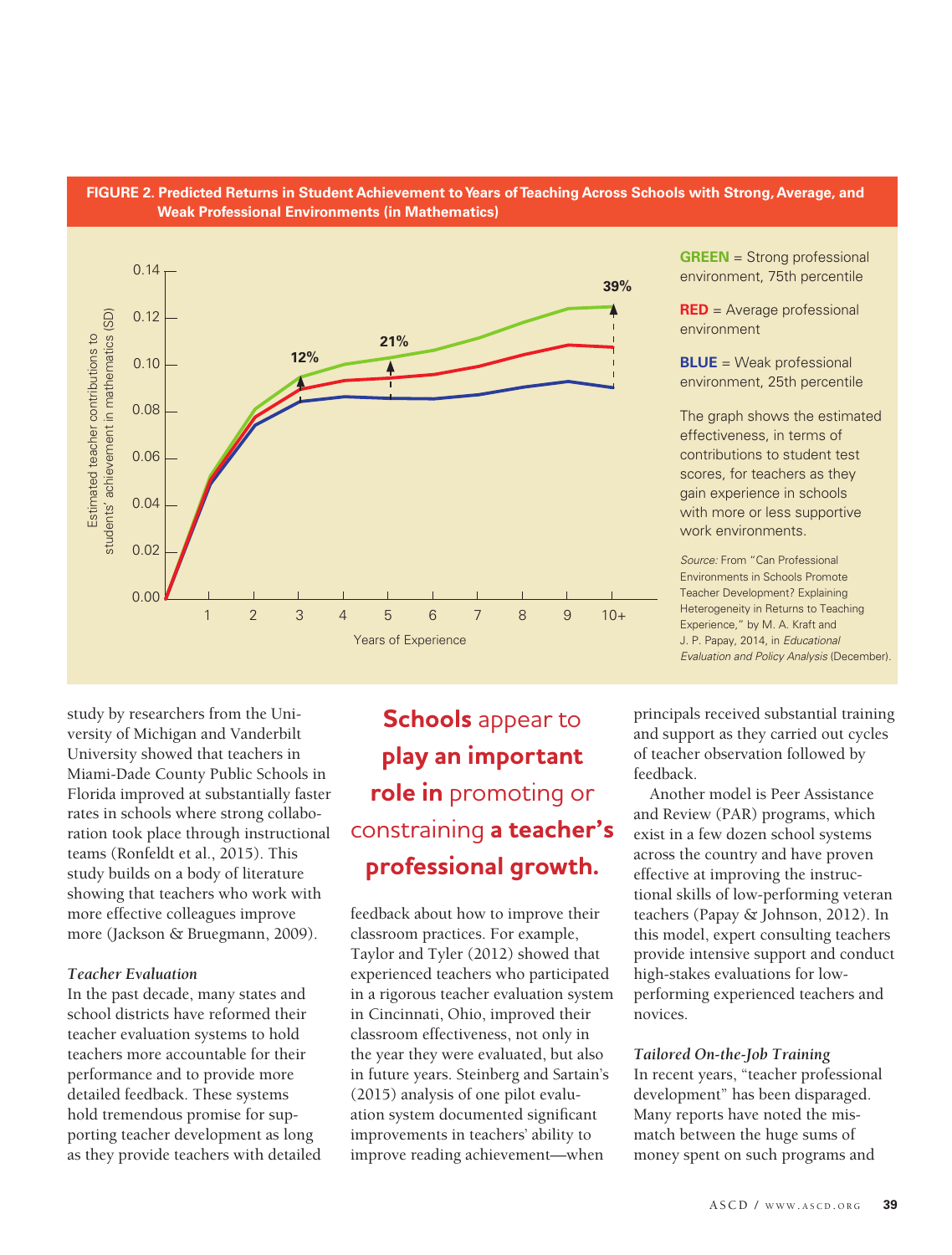#### **ADVICE TO MYSELF AS A FIRST-YEAR TEACHER**

## *Dear Todd, I commend you on becoming a teacher.*

First of all, never give up. Your students need you. Get to know your students as individuals. Tap into their interests as you plan and execute your lessons; it makes learning engaging and relevant. Ensure that students consistently follow the rules you have created together. Listen to your students. Ask them, "How can I help you learn better?" Seek out your colleagues and share best practices. Communicate and get along with your administrators. Take care of yourself. Reflect each day on which instructional and classroom management practices worked and which ones could be improved. Laugh and smile at least once a day. And finally, thank you for affecting the academic, psychological, and physical life of each and every child in your class. Teach on!

> *—Todd Feltman, assistant principal, New York City Department of Education, Bronx, New York*

## Principals play a key role in fostering **productive professional environments** in schools.

the limited evidence of effectiveness of these investments (TNTP, 2015; Yoon et al., 2007). However, although broad-based professional development efforts may be ineffective, recent research paints a more optimistic picture of targeted efforts to provide on-the-job training.

Several studies have shown that interventions that involve individualized coaching and that offer context-specific, narrowly tailored professional development improve teacher effectiveness (for example, Allen et al., 2011; Blazar & Kraft, 2015; Papay et al., 2016; Powell et al., 2010). Coaching programs differ substantially in their design and focus, but those programs with demonstrated evidence of success often share these elements: They are individualized; intensive, involving frequent coaching sessions; sustained over a full year or more; tailored to classroom contexts; and focused on a manageable set of specific skills.

#### *Organizational Supports*

A recent study by Susan Moore Johnson's Project on the Next Generation of Teachers at Harvard University (in which we participated) suggests that specific organizational supports played a key role in facilitating teachers' abilities to succeed with their students (Kraft et al., 2015). The study involved in-depth case studies of teachers' experiences in six high-poverty, majority-minority, urban public schools. (See Susan Moore Johnson's article in this issue on p. 24.)

Across the schools, teachers described how valuable it was when their school established an orderly, disciplined learning environment, offered services that helped meet students' social and emotional needs, and engaged parents. Teachers spoke convincingly about how these organizational initiatives enabled them to not only succeed with their current students, but also continue to improve their practice over time. For example, teachers and administrators at several schools emphasized breaking down communication barriers by hosting parents at activities at school and in the community. Teachers reported that these efforts paid off when students had difficulties and they could call parents whom they knew to seek out support and advice.

Often, the clearest evidence of the importance of the school environment came from contrasts across schools. For example, teachers we interviewed at two high schools serving similar student populations related starkly different experiences with student discipline. In one school, teachers were expected to deal with student behavioral challenges individually, in their classroom or in the hallways. The lack of consistent policies, consequences, and followthrough by school administrators left teachers frustrated. Many said that the school's lack of order and discipline made them less effective instructors. By contrast, teachers in the other high school found that the administration's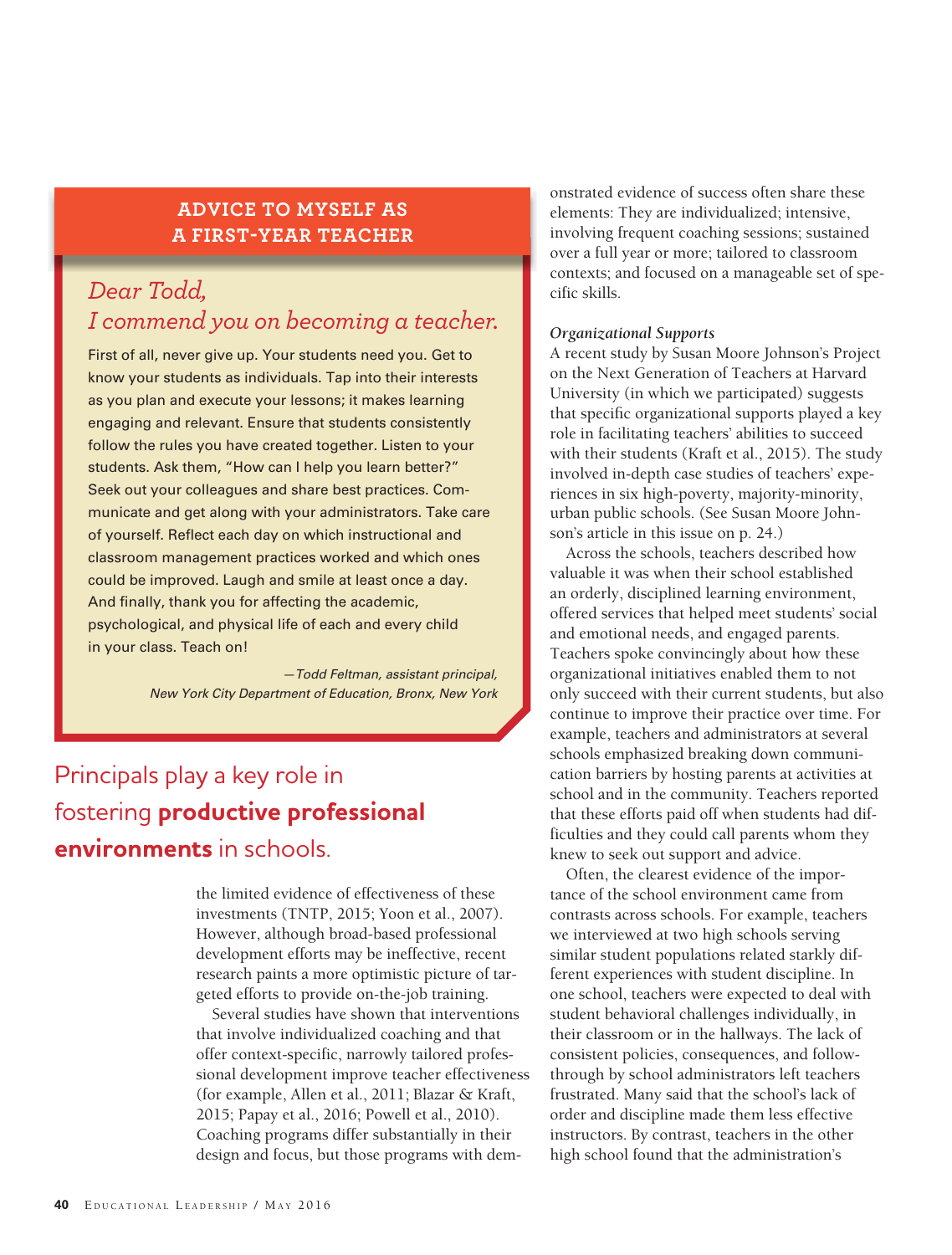efforts to create clear policies and enforce them consistently had helped create an environment conducive to learning.

School principals play a key role in fostering productive professional environments in schools. They are the ones who establish strong organizational supports and build growth-enhancing schoolwide cultures. Hiring principals who have the talent to identify organizational weaknesses, establish schoolwide systems to support teachers and students, and galvanize collective buy-in from teachers is a central lever for improving the teaching and learning environment.

Of course, in all these examples, the devil is in the details. Collaboration through teams is only effective if these teams are structured well and aligned with teachers' needs and interests. Evaluation systems that place too much emphasis on accountability without opportunities for teachers to receive and act on valid, detailed feedback are unlikely to lead to lasting improvements. Professional development investments are easily squandered when they neglect teacher agency, and schoolwide supports must be tailored to each specific school context. Nonetheless, we see each of these approaches as a promising way forward.

#### **Improving Our Improvement Efforts**

Any serious policy conversation about improving instructional quality in the United States must grapple with the question of how to promote teacher improvement. If policy reforms ignore the value of developing teachers and of leveraging the accumulated knowledge of experienced teachers, these reforms will likely fall short of their goals. Teachers who have the supports necessary to improve are likely to invest



## The data suggest that **35 percent of a teacher's career improvement happens after year 10.**

in their own professional growth, feel a sense of success, and remain in the classroom (Johnson & Birkland, 2003). This is important because high rates of teacher turnover are detrimental to instructional coherence and student learning (Ronfeldt, Loeb, & Wyckoff, 2013).

The sheer size of the teacher labor

market, with more than 3.5 million K–12 educators, necessitates policy solutions that center on helping current teachers get better. At this scale, even small improvements in educator effectiveness would result in meaningful changes for students and, eventually, the economy.

When people view the discouraging evidence that often surfaces as research examines whether professional development efforts lead to longstanding teacher improvement, they usually choose one of two common responses—to abandon efforts to develop teachers or to improve those efforts. Our research supports choosing the second option, because it indicates that entire districts are capable of promoting sustained improvement for teachers beyond the supposed five-year plateau. Although there's no one blueprint for improving on-the-job training and providing supports for teacher growth (and some efforts will inevitably fail), such efforts have real potential. We hope policymakers and educators continue to invest in these supports so that the teaching profession will be a learning profession throughout teachers' entire careers. **EL**

#### **References**

- Allen, J. P., Pianta, R. C., Gregory, A., Mikami, A. Y., & Lun, J. (2011). An interaction-based approach to enhancing secondary school instruction and student achievement. *Science, 333*, 1034–1037.
- Blazar, D., & Kraft, M. (2015). *Teacher and teaching effects on students' academic behaviors and mindsets*. Princeton, NJ: Mathematica Policy Research.
- Gates, B. (2009, February). *Mosquitos, malaria, and education*. TED Talk. Retrieved from www.ted.com/talks/ bill\_gates\_unplugged/transcript
- Gershenson, S. (2016). Linking teacher quality, student attendance, and student achievement. *Education Finance and Policy, 11*(2).